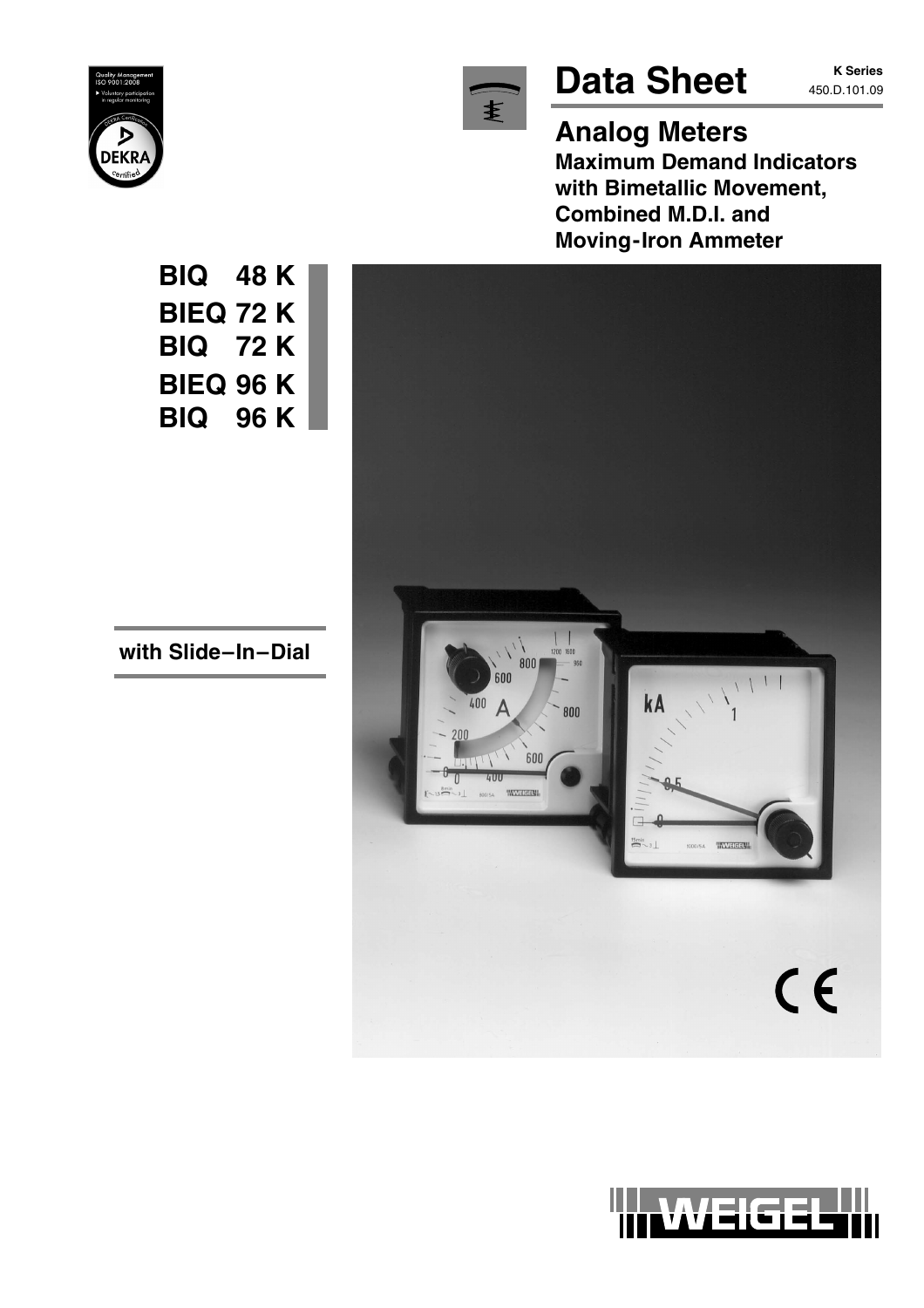## **Application**

**Bimetallic** maximum demand indicators monitor the most economic use of transformer stations and L.T. distribution feeders by indicating the thermal/time characteristics of the load.

The bimetallic movements are thermally inert. They indicate the mean rms–value over 15 or 8 minute periods enabling to evaluate continuous loads rather than short-time current peaks.

The high torque of the thermal movement offers the possibility to drive a red slave pointer linked to the instrument pointer. Thereby, the highest current reached in the circuit can be read off at any time. The slave pointer is reset to the position of the indicator pointer by means of a sealable reset knob.

Where the instantaneous and maximum demand currents are required, the **BIEQ 72/96 K** instruments combine a thermal bimetallic and a moving–iron movement installed diametrically in one case.

The maximum demand indicators are suitable to be installed in switchboards, mosaic grid panels (except model BIQ 48 K) or machine tool consoles. The bezel, the glass window and the dial can easily be exchanged on-site.

## **Functional Principle**

Bimetallic movement with resetable red slave pointer and a thermally delayed indication enabling to measure the mean rms-value within a time lag of 8 min or 15 min.

Moving iron movement with shell–type system, silicon oil damping, pivot and spring–loaded jewel bearings (response time approx. 1 s).

### **Mechanical Data**

| case details       |                                    | square case suitable to be mounted in<br>control / switchgear panels or mosaic grid<br>panels (except model BIQ 48 K), stackable |                           |
|--------------------|------------------------------------|----------------------------------------------------------------------------------------------------------------------------------|---------------------------|
| material of case   | polycarbonate thermoplastics,      | self-extinguishing with UL rating of 94 $V - 0$                                                                                  |                           |
| material of window | qlass $\bullet$                    |                                                                                                                                  |                           |
| colour of bezel    | black (similar to RAL 9005) ♦      |                                                                                                                                  |                           |
| position of use    | vertical $\pm 5^{\circ}$ $\bullet$ |                                                                                                                                  |                           |
| panel fixing       | swivel screw clamps<br>BIEQ 72 K ) | or plate springs on top and bottom (except                                                                                       |                           |
| mounting           | stackable next to each other       |                                                                                                                                  |                           |
| terminals          | wire clamps E3                     | hexagon studs, M4 screws and                                                                                                     |                           |
|                    | terminal safety protection ♦       |                                                                                                                                  |                           |
| dimensions (in mm) | <b>BIQ 48 K</b>                    | <b>BIQ 72 K</b>                                                                                                                  | <b>BIEQ 72 K</b>          |
| hezel              | 48 mm<br>п                         | 72<br>п                                                                                                                          | 72<br>п                   |
| case               | 45<br>П.                           | 66<br>□                                                                                                                          | 66<br>$\Box$              |
| mounting depth     | 48                                 | 53                                                                                                                               | 53                        |
| panel cutout       | $\Box$ 45.2 <sup>+0.3</sup>        | $\Box$ 68 <sup>+0.7</sup>                                                                                                        | $\Box$ 68 <sup>+0.7</sup> |
| panel thickness    | 115                                | $\leq 40$                                                                                                                        | $\leq 40$                 |
| weight approx.     | $0.1$ kg                           | $0.2$ kg                                                                                                                         | $0.2$ kg                  |
| dimensions (in mm) |                                    | <b>BIQ 96 K</b>                                                                                                                  | <b>BIEQ 96 K</b>          |
| hezel              |                                    | 96<br>п                                                                                                                          | 96<br>п                   |
| case               |                                    | 90<br>п                                                                                                                          | 90<br>П.                  |
| mounting depth     |                                    | 60                                                                                                                               | 60                        |
| panel cutout       |                                    | $\Box$ 92+0.8                                                                                                                    | $\Box$ 92+0.8             |
| panel thickness    |                                    | $\leq 40$                                                                                                                        | $\leq 40$                 |
| weight approx.     |                                    | $0.26$ ka                                                                                                                        | 0.3 <sub>kq</sub>         |

### **Electrical Data**

| measuring unit                                                                                                                    | AC current      |                                                   |                                                                                                                                       |                        |       |
|-----------------------------------------------------------------------------------------------------------------------------------|-----------------|---------------------------------------------------|---------------------------------------------------------------------------------------------------------------------------------------|------------------------|-------|
| frequency range                                                                                                                   | 50  100 Hz      |                                                   |                                                                                                                                       |                        |       |
| power consumption                                                                                                                 | BIQ             |                                                   |                                                                                                                                       | <b>BIEQ</b>            |       |
| VA ratings                                                                                                                        |                 | 48 K 72 K 96 K                                    |                                                                                                                                       | 72 K                   | 96 K  |
| at 1 A rated current $< 0.5$ < 1<br>at 5 A rated current                                                                          | $< 2.2 \le 2.5$ |                                                   | $<$ 1<br>2.5                                                                                                                          | $< 1.6$ $< 1.6$<br>2.7 | < 3.4 |
|                                                                                                                                   |                 |                                                   |                                                                                                                                       |                        |       |
| overload capacity (acc. to DIN EN 60 051 - 1)<br>continuously<br>$1 \text{ s max}$ .                                              |                 | 1.2 times rated current<br>10 times rated current |                                                                                                                                       |                        |       |
| Saturating current transformers shall be used to protect the movements<br>against overloads exceeding specified overload ratings. |                 |                                                   |                                                                                                                                       |                        |       |
| measurement category CAT III                                                                                                      |                 |                                                   |                                                                                                                                       |                        |       |
| operating voltage                                                                                                                 | BIQ             |                                                   |                                                                                                                                       | <b>BIEQ</b>            |       |
|                                                                                                                                   | 48 K            | 72 K 96 K                                         |                                                                                                                                       | 72 K                   | 96 K  |
|                                                                                                                                   | 600 V           | 600 V                                             | 150 V                                                                                                                                 | 150 V                  | 150 V |
| pollution level                                                                                                                   | 2               |                                                   |                                                                                                                                       |                        |       |
| enclosure code                                                                                                                    |                 | IP 52 case front side                             | IP 00 for terminals without protection against<br>accidental contact<br>IP 20 for terminals protected against<br>accidental contact ♦ |                        |       |
|                                                                                                                                   |                 |                                                   |                                                                                                                                       |                        |       |

### **Measuring Ranges**

**measuring ranges AC current**

| bimetallic<br>moving iron                                                                                             | $01/1.2$ A<br>$01/2$ A |                           | or   | 05/6A<br>$05/10$ A              |      |
|-----------------------------------------------------------------------------------------------------------------------|------------------------|---------------------------|------|---------------------------------|------|
| for use on <b>current transformer</b> (scaling to DIN series)<br>bimetallic<br>moving iron<br>(with overload scaling) | 0  N/1 /2 $\bm{A}$     | 0 $N/1$ / 1.2 <b>A</b> or |      | $0$ N/5 / 6 A<br>$0$ N/5 / 10 A |      |
| <b>movements</b> available                                                                                            | <b>BIQ</b><br>48 K     | - 72 K                    | 96 K | <b>BIEQ</b><br>72 K             | 96 K |
| bimetallic<br>$\overline{1}$ A<br>moving iron 1 A                                                                     |                        |                           |      |                                 |      |
| bimetallic<br>5 A<br>moving iron 5 A                                                                                  |                        |                           |      |                                 |      |

### **Scaling**

| pointer                                                    |                                                                |                                   | bar / knife-edge pointer      |                                         |      |
|------------------------------------------------------------|----------------------------------------------------------------|-----------------------------------|-------------------------------|-----------------------------------------|------|
| pointer deflection                                         | $090^\circ$                                                    |                                   |                               |                                         |      |
| scale characteristics                                      | bimetallic<br>quadratic;                                       | $\frac{1}{5}$ th rated current.   | scales are calibrated down to | moving-iron<br>practically linear;      |      |
| overload scaling                                           | bimetallic $\blacktriangleright$<br>1.2 times<br>rated current |                                   |                               | moving-iron<br>2 times<br>rated current |      |
| scale division                                             | coarse-fine                                                    |                                   |                               |                                         |      |
| scale length                                               | BIQ<br>48 K                                                    | 72 K                              | – 96 K                        | <b>BIEQ</b><br>72 K                     | 96 K |
| bimetallic<br>$moving$ -iron $-$                           |                                                                | 44 mm 62 mm 98 mm                 | 62 mm                         | 44 mm 71 mm<br>98 mm                    |      |
| thermal time delay ♦<br>bimetallic movem.<br>response time | BIQ<br>48 K                                                    | 72 K 96 K<br>15 min 15 min 15 min |                               | BIEQ<br>72 K<br>15 min 15 min           | 96 K |
| moving iron movem.                                         |                                                                |                                   |                               | approx. 1 s                             |      |
| .                                                          |                                                                |                                   |                               |                                         |      |

• also refer to "Options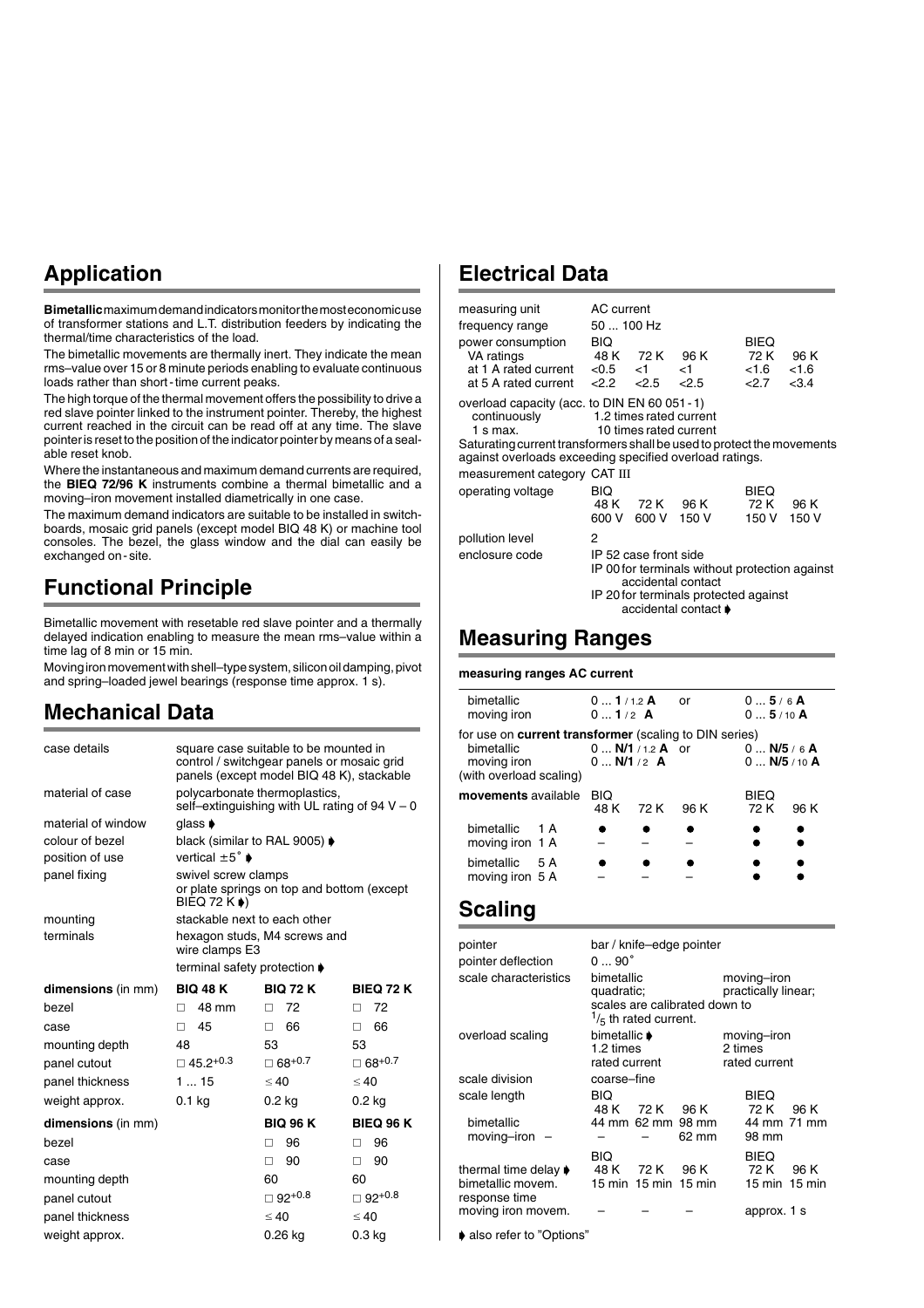

## **Accuracy at Reference Conditions**

 $23^{\circ}$ C

 $23^\circ C+2K$ 

1.5 (moving–iron movement)

accuracy class 3 (bimetallic movement<br>acc. to DIN EN 60 051-1 referred to slave pointer) acc. to  $\overline{D}$ IN EN 60 051 - 1

#### **reference conditions**

ambient temperature position of use nominal position  $\pm 1^{\circ}$ input rated measuring value others DIN EN 60 051-1

#### **influences**

ambient temperature position of use nominal position  $\pm 5^{\circ}$ stray magnetic field 0.5 mT

### **Environmental**

climatic suitability climatic class 3 acc. to VDE/VDI 3540 sheet 2 operating  $-10...+55^\circ$  $-10$  ...  $+55^{\circ}$ C temperature range storage  $-25...+65$ °C temperature range relative humidity  $\leq 75\%$  annual average, non–condensing shock resistance 15 g, 11 ms vibration resistance 2.5 g, 5 ... 55 Hz

## **Rules and Standards**

| DIN 43718             | Measurement and control; front-frames and<br>frontpanels of measurement and control<br>equipment; principal dimensions   |
|-----------------------|--------------------------------------------------------------------------------------------------------------------------|
| DIN 43 802            | Line scales and pointers for indicating<br>electrical measuring instruments;<br>general requirements                     |
| DIN 16 257            | Nominal positions and position symbols used<br>for measuring instruments                                                 |
| DIN EN 60 051         | Direct acting indicating analogue electrical<br>measuring instruments and their accessories                              |
| $-1$                  | Part 1: Definitions and general requirements<br>common to all parts                                                      |
| $-2$                  | Part 2: Special requirements for ammeters<br>and voltmeters                                                              |
| -9                    | Part 9: Recommended test methods                                                                                         |
| DIN FN 60.529         | Enclosure codes by housings (IP-code)                                                                                    |
| DIN EN 61 010-1       | Safety requirements for electrical measuring,<br>control and laboratory equipment<br>Part 1: General requirements        |
| DIN EN 61 326-1       | Electrical equipment for measurement, con-<br>trol and laboratory use - EMC requirements<br>Part 1: General requirements |
| <b>DIN IEC 61 554</b> | Panel mounted equipment -<br>Electrical measuring instruments -<br>Dimensions for panel mounting                         |
| VDE/VDI 3540 sheet 2  | reliability of measuring and control<br>equipment (classification of climates)                                           |



# Data Sheet **K Series**

# **K Series**

## **Analog Meters Maximum Demand Indicators with Bimetallic Movement, Combined M.D.I. and Moving-Iron Ammeter**

### **Options**

| case          |
|---------------|
| window        |
| colour of bez |

marine application non–certified

#### **dial**

**others**

scale division 0 ... 100% and figuring additional figuring to be specified

window non–glaring glass colour of bezel gray (similar to RAL 7037) position of use to be specified 15...165° panel fixing plate springs for BIEQ 72 K on request

# blank dial pencil–marked initial and end values

additional lettering to be specified e.g. "generator" coloured marks red, green or blue for important scale values coloured sector red, green or blue within scale division overload scaling no overload range bimetallic or overload range 1.5 times rated current logo on the dial none or to be specified

calibration for a definite frequency 100 ... 1000 Hz thermal time delay 8 min

### **terminal protection against accidental contact**

full–sized rear cover (except model BIQ 48 K) or protective sleeves

### **saturating current transformer**

saturating transformer accuracy class 3, 50 Hz to protect the movements against overloads up to 100 times rated current (1 s max). with base fixing attachment for panel projection mounting

ESW 1/5 A, 4.25 VA ESW 5/5 A, 4.25 VA